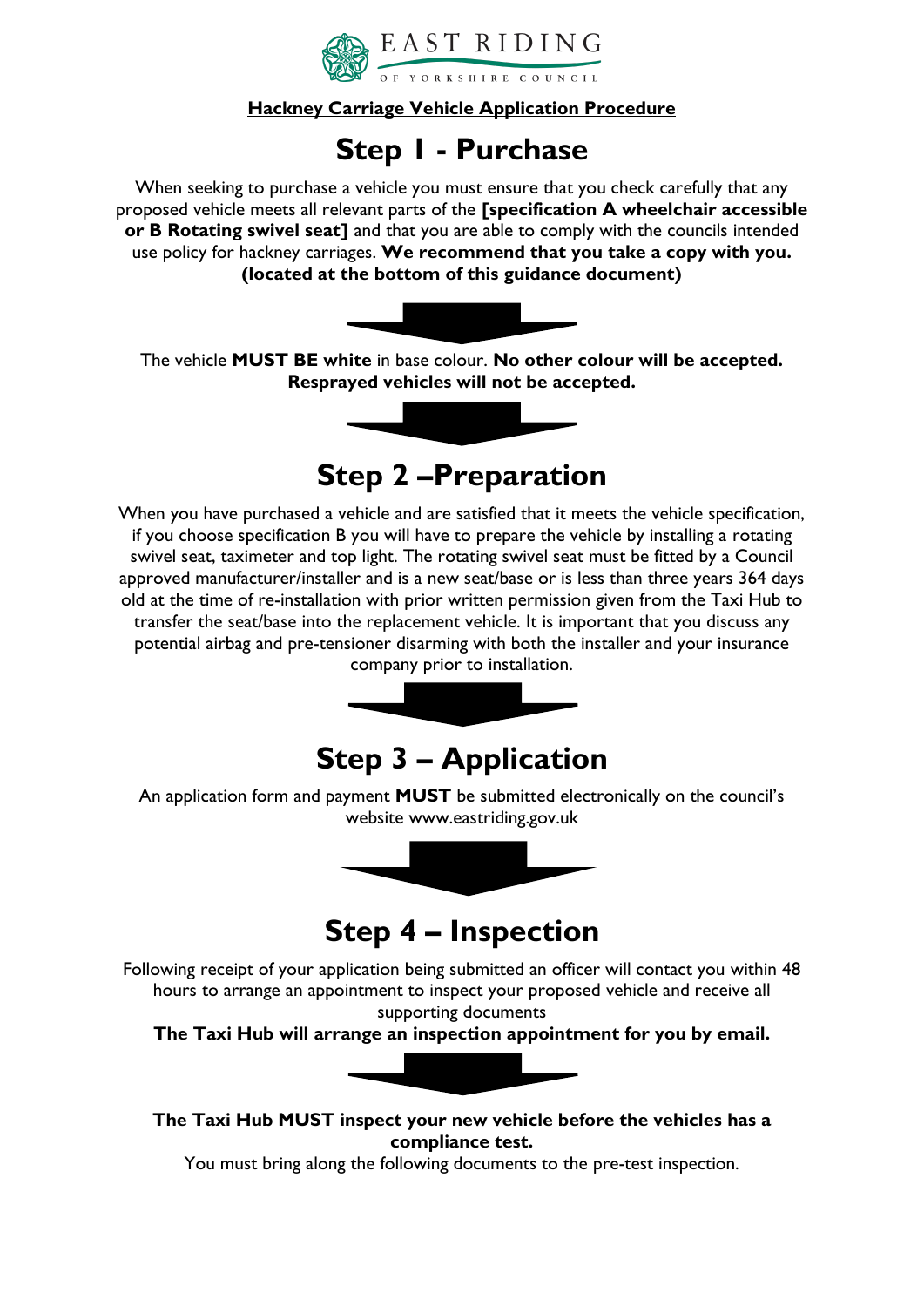**V5 registered keeper document. Bill of sale for the purchase of the vehicle. Fully comprehensive insurance certificate for Public Hire. Taximeter calibration certificate. Swivel seat receipt and fitting certificate. Swivel seat warranty document. Swivel seat airbag and pre-tensioner declaration. A basic criminal disclosure or if you are an existing East Riding licensed driver consent to use DBS update service** 

At this pre-test appointment the Taxi Hub officer will discuss with you the livery requirements and how this is achieved and your responsibility. The Councils CCTV system scheme will also be discussed with you.



# **Step 5 – Certificate of Compliance**

If the vehicle is (not under 7 months old) than the vehicle **MUST** be compliance tested at one of the three testing centres, the details and contact numbers are shown below. You **will** require an e-mail to be sent to the test centre in advance from the Taxi Hub to have the vehicle tested. The fee of £56 and is set by the test centre and paid direct to them. You can also request an additional MOT certificate should you need one.



# **Step 6 – Grant of the Licence**

When the Taxi Hub has received your certificate of compliance and all other documents have been confirmed then your application will be considered valid and we will contact you to arrange collection of the licence, plate and oval stickers.

**The Taxi Hub will arrange a plate appointment for you.**



# **Step 7 – Livery Installation**

Present the vehicle for the installation of the council's livery at the pre-arranged date and time.

The vehicle does not need to wrapping before the licence is granted but will be a condition of licence. **This installation booking is arranged by the Taxi Hub**.

#### **Beverley Depot, Annie Reed Road, Beverley**

Between 06.30am and 14.30pm, to book an appointment call (01482) 395781 or (01482) 395516.

#### **Carnaby Depot, Carnaby Industrial Estate, Bridlington**

Between 06.30am and 12.00 noon, to book an appointment call (01262) 401973.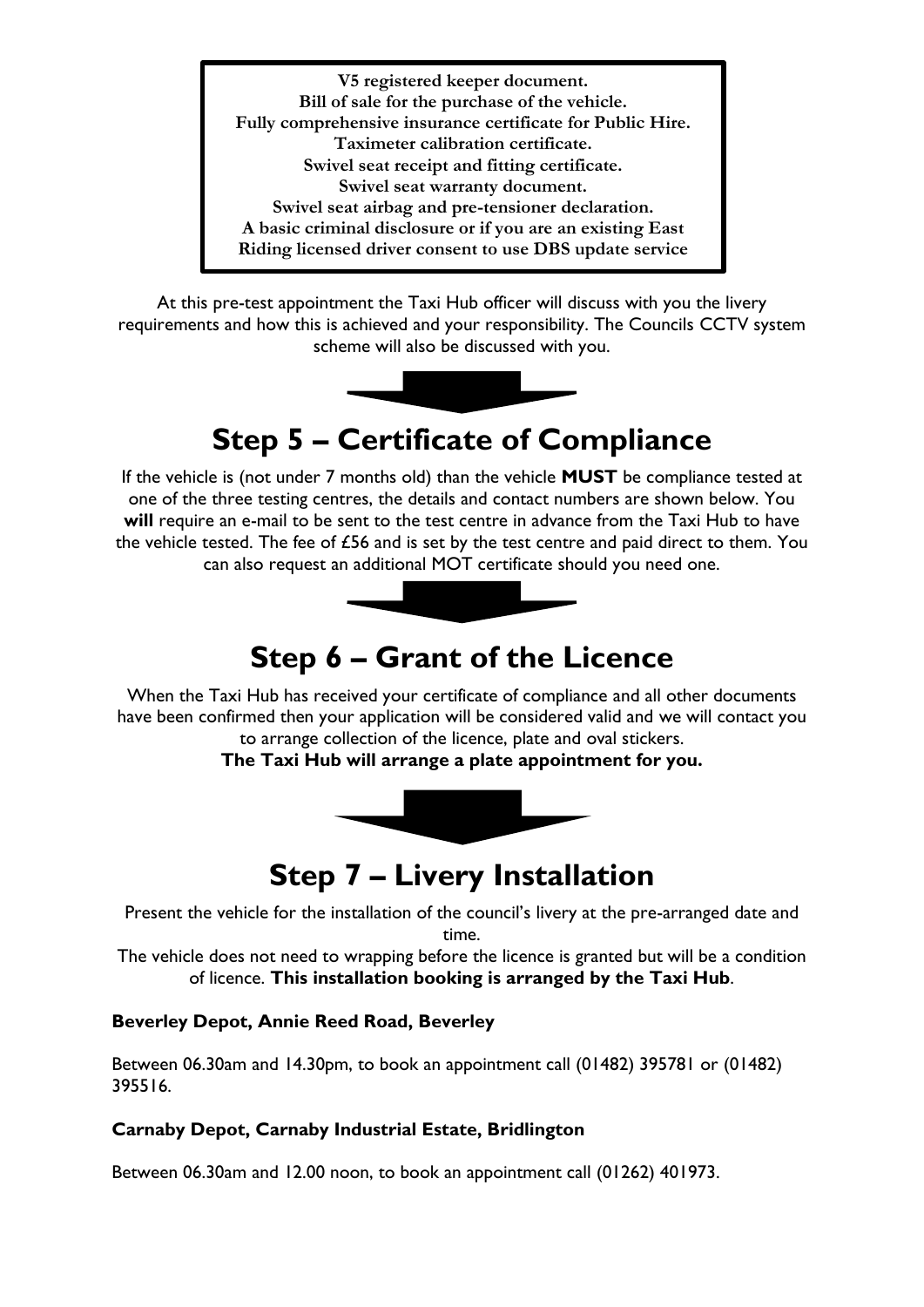# **Goole Depot, Seavy Road, Goole**

Between 06.30am and 1200 noon, to book an appointment call (01405) 766938.

# ANNEX N

# HACKNEY CARRIAGE SPECIFICATION A-

WHEELCHAIR Accessible Taxis

**N.1 IMPORTANT: All new or replacement hackney carriage vehicles will form part of the East Riding of Yorkshire Council's taxi livery.** The livery will consist of a white base vehicle with green markings wrapped to the design as specified by the East Riding of Yorkshire Council and professionally provided by a Council approved supplier. Some funding will be made available for wrapping purposes.

All existing licensed hackney carriage vehicles will become part of the livery by 1 January 2023 as vehicles are replaced or by full wrapping of the vehicle after 1 January 2023.

This specification applies to all vehicles being licensed for the first time within the East Riding of Yorkshire as a *Wheelchair Accessible Hackney Carriage Vehicle.*

**Type A: Wheelchair Accessible Hackney Carriage:** Accessible vehicle capable of carrying the majority of passengers whilst seated in their wheelchair/s as well as people with other disabilities. This will include purpose built wheelchair access hackney carriage vehicles (WPV's) designed to enable a vehicle passenger to access a vehicle and travel whilst seated in the wheelchair and mini buses and other vehicles where approved conversions have been carried out and they are considered to be wheelchair accessible vehicles (WAV's). These WAV vehicles provide wheelchair access by means of a ramp or lift at the side or rear of the vehicle. Space must be provided for the wheelchair and mechanisms for securing the wheelchair in place. A seat belt must be provided for the wheelchair passenger.

Licences will not be renewed once the vehicle reaches the age of **11 years 364 days,** unless granted under the exception condition. (12 years plus). This will be determined by the Licensing Authority each case being treated **on its own merits.** Purpose built wheelchair accessible hackney vehicles may be licensed until they reach the age of 12 years 364 days subject to 6 monthly satisfactory testing.

All vehicles must comply with the relevant type approval for such vehicles.

- ➢ European Whole Vehicle Type approval;
- ➢ British National Type approval; or
- ➢ British Single Vehicle Approval.
- ➢ Full European Type Approval for a special purpose wheelchair accessible vehicle

Vehicles with Euro NCAP star ratings of **five or more** are required when purchasing a new vehicle.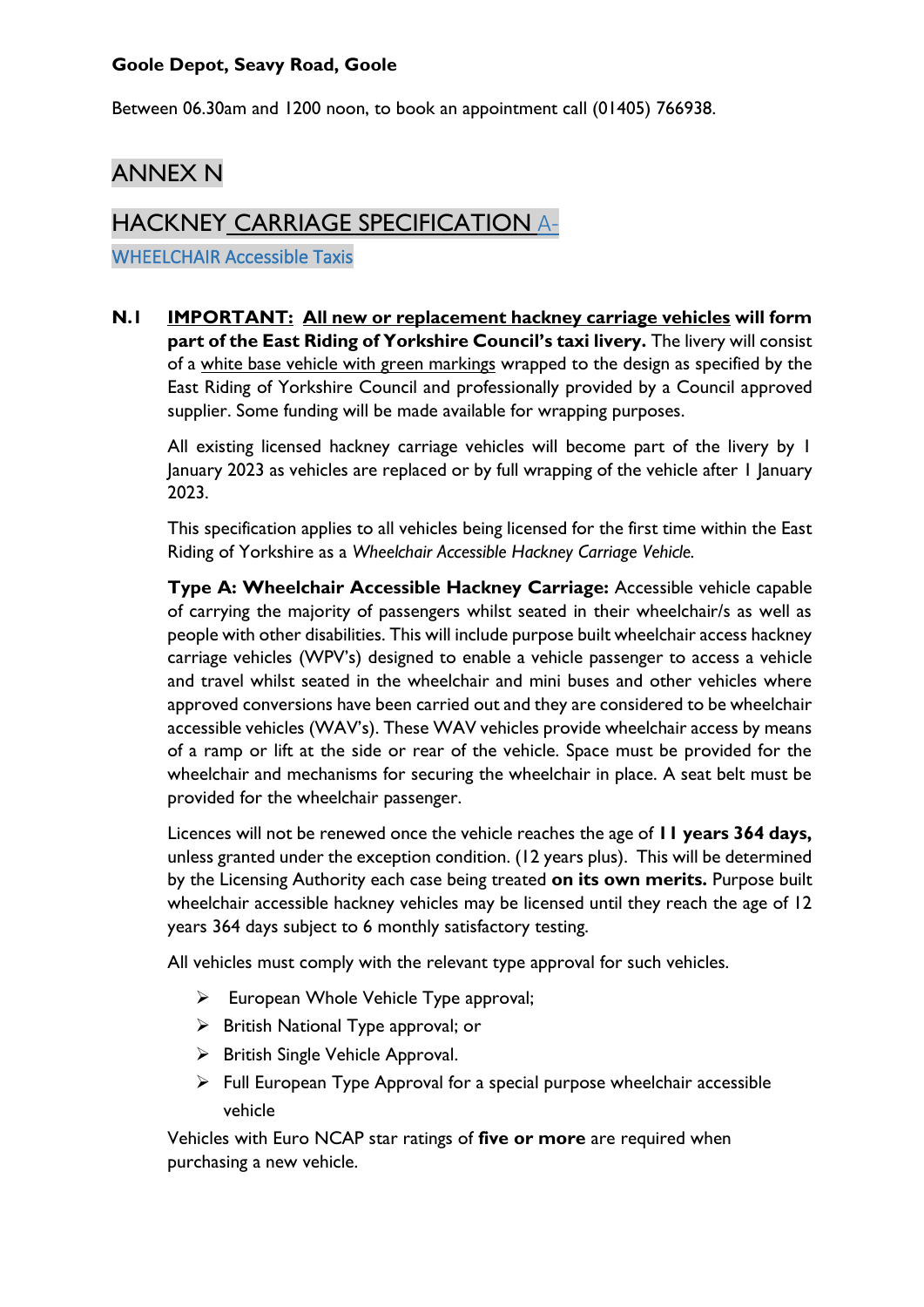# **SPECIFICATION A- WHEELCHAIR ACCESSIBLE HACKNEY CARRIAGE**

- Is **six years 364 days of age or less** upon its first licensing as a hackney carriage with this Authority from date of first registration.
- Is of **white base colour with green markings** as specified in the Taxi livery.

#### **Wheelchair requirements**

- **Wheelchair access-** A nearside or rear door may be used for wheelchair access. There should be sufficient space within the vehicle for a wheelchair to turn or a designated wheelchair area. The requirements listed in this specification are to accommodate a wheelchair measuring 1200mm front to rear and 700mm wide.
- The vehicle must be capable of carrying as a minimum an individual in their **'reference wheelchair'** The reference wheelchair has:
	- total length of 1200mm, including extra-long footplates
	- total width of 700mm
	- sitting height (from ground to top of head) of 1350mm
	- height of footrest above floor of 150mm

The reference wheelchair is bigger than most wheelchairs to ensure that enough room is provided for most wheelchair users. **However, many mobility scooters and some powered wheelchairs are bigger than the reference wheelchair and may not necessarily fit or be safely carried. If this is the case customers must be made aware of this restriction and that the passenger cannot be carried safely.** 

- and the driver must give assistance to the passenger in their wheelchair unless an exemption under section 166 of the Equality Act 2010 applies. This exemption would only be on medical grounds, or on the ground that the person's physical condition makes it impossible or unreasonably difficult for the person to comply with the duties at section 165 of the EA Act 2010.
- There must be at least one doorway through which a wheelchair and occupant can enter. This doorway must be located at the rear or nearside of the vehicle.
- An approved and suitable ramp or ramps for the loading of a wheelchair and occupant must be available at all times for use at the rear of the vehicle or nearside passenger door.
- There must be a slip –resistant surface on the ramp/ramps and a safety guard fitted and used at all times.
- Anchorages must be provided for the wheelchair and chair bound passenger and used.
- Restraints for wheelchair and occupant must be independent of each other. Belts attached to a wheelchair in order to assist a person to remain in it whilst travelling will not be acceptable.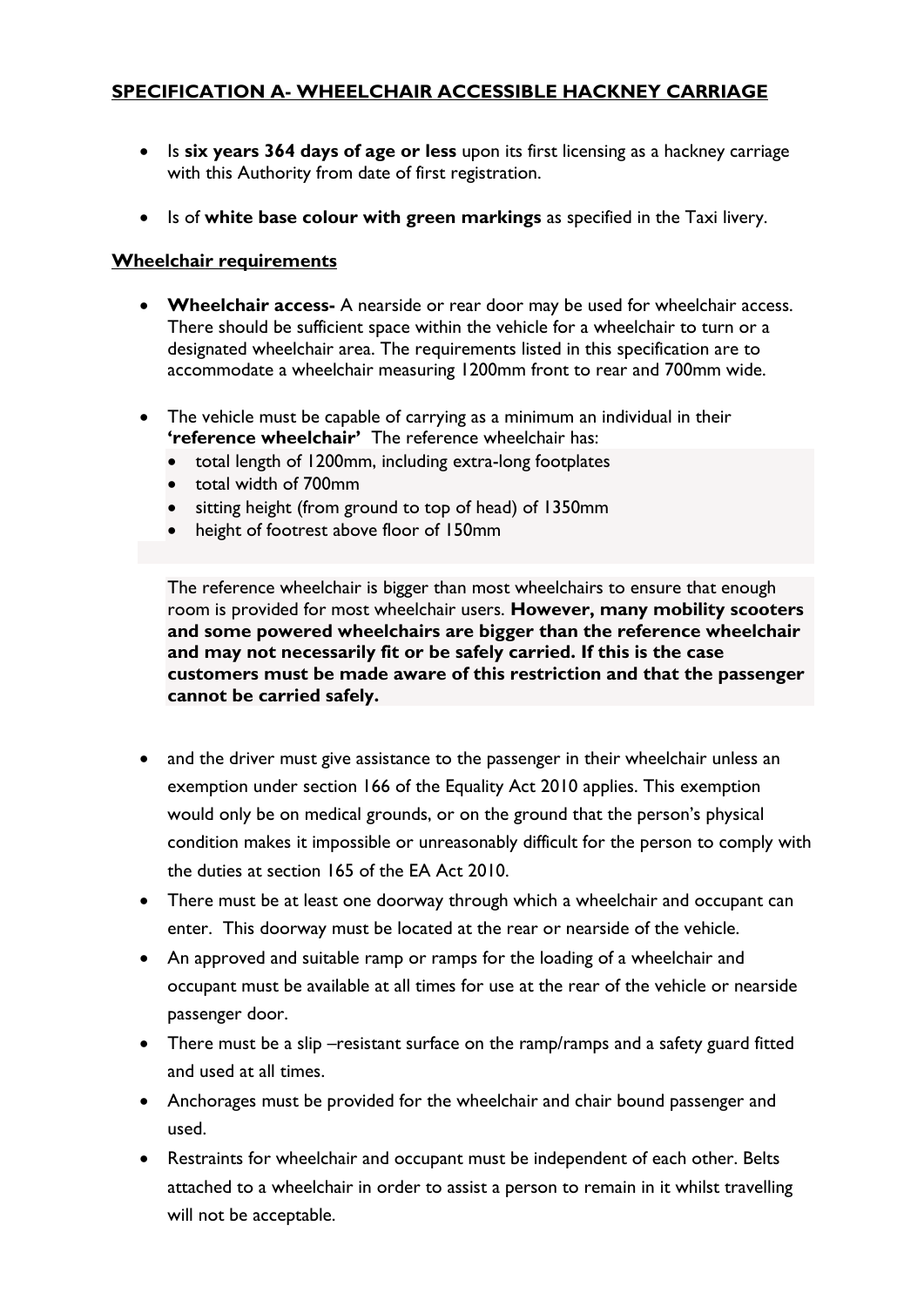- Vehicles must be capable of transporting a folded wheelchair as luggage. Anchorages should also be provided for the safe storage of a wheelchair when not in use, whether folded or otherwise, if carried within the passenger compartment.
- All anchorages and restraints must be so designed that they do not cause any danger to other passengers.

**Note :** Whilst operating, if a vehicle is not being used to carry a passenger in a wheelchair, only an occasional (fold away) seat may be used to substitute for the wheelchair space, which have to be bolted or locked into place will not be accepted since these present problems with storage.

## **Vehicle specification**

- Must have an engine size of not less than 1100cc or an engine described by the manufacturer as being a 1.2.
- Has a manufacturer's stated width of not less than 5ft 7ins (1.701m) excluding door mirrors.
- Has a manufacturer's stated length of not less than 14ft (4.266m)
- Has at least **four passenger doors** including the driver's door, which may be opened from the inside and the outside. These can be hinged or sliding doors. Doors must be capable of being opened outwards from the near and offside of the vehicle to an angle of at least 60 degrees, or slide open to their fullest extent
- Has seat belts fitted to all forward facing seats
- The window glass fitted to all front side or window screen in the vehicle is not treated so that less than 70% of light is transmitted through it. All other windows must allow a minimum of 30% light through.
- Steering wheel- Right hand drive only.
- Normally have four wheels unless novelty vehicle or rickshaw/horse landau

# **Additional requirements for minibus and MPV type vehicles**

Must meet all the above requirements and have at least four doors, hinged or sliding and/or a rear tail-gate that must open to their fullest extent. There must be at least one door on either side of the vehicle for passenger loading

# **Vehicles must also meet the following requirements**

- Be equipped with an illuminated roof sign and 'for hire' light of a type specified by the Council
- The Council regulates advertising on licensed hackney carriage vehicles and application must be made through the Health, Safety & Licensing Manager before any advertising is carried out- the policy specifies the advertising requirements and will be considered on a case by case basis.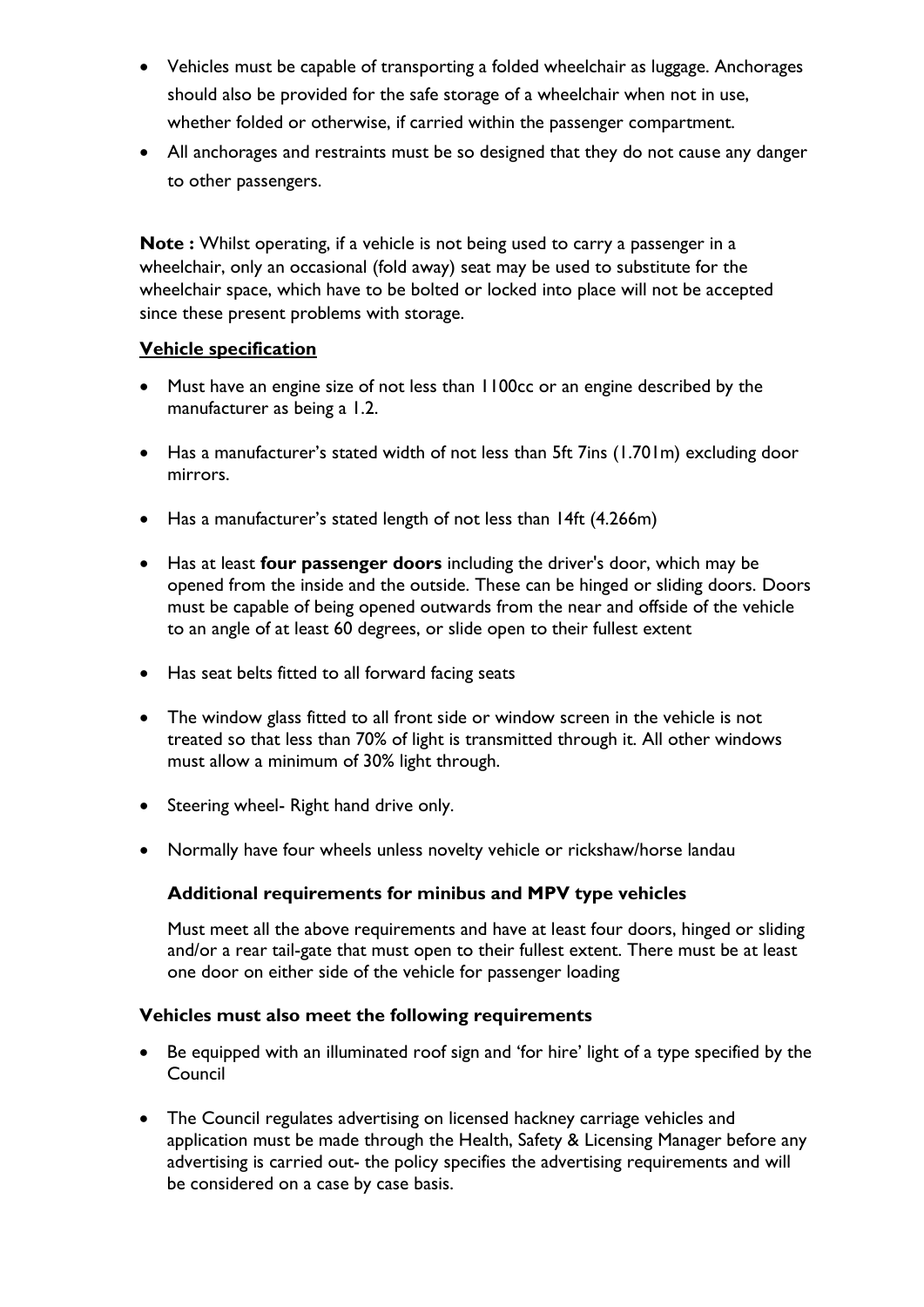- Oval Stickers provided by the Licensing Authority must be applied to the front doors of the vehicle, the content of the ovals to be agreed with the Licensing Authority prior to display.
- Vehicles must be capable of transporting a folded wheelchair as luggage.
- The vehicle must not show evidence of patched repairs to the chassis or structural body parts of the vehicle including the outriggers unless the repair is of the original gauge metal and continuously welded. The vehicle **must not have been written off for insurance purposes at any time***.*
- A **clean and smart appearance** both externally and internally.
- Nearside and offside exterior **rear view mirrors.**
- Sufficient means by which a passenger can communicate with the driver
- **Lightin**g shall be fitted to illuminate the interior and exterior of the vehicle sufficient to allow passengers to board and alight the vehicle in safety.

## **Seating**

- Seating should be for at least four passengers one of which must be specifically for a wheelchair passenger, but not more than eight passengers in addition to the driver;
- All seats used by disabled passengers must be forward or rear facing.
- Rearward facing seats over or rearward of the rear wheels and axle(s) having normal access only through a rear door will not be permitted;
- Sideway mounted seats and bench type seating will not be permitted.
- Access to every seat must be unobstructed and be easily accessible to passengers and **without the need for more than one passenger to move** when the vehicle is fully occupied.
- Passenger seats must be at **least 16 inches,** (approx 40cm), wide per passenger with no significant intrusion by wheel arches, armrests or other parts of the vehicle. There must be a **minimum of 34 inches** headroom for all passenger seats measured from the rear of the seat cushion to the roof lining.

#### **Boarding Device**

- A boarding device must be provided at the doorway through which a wheelchair and its occupant would enter.
- Power operated boarding devices must be capable of manual operation in the event of power failure.
- The vehicle must not be driven from rest unless the boarding device is in the normal position for vehicle travel.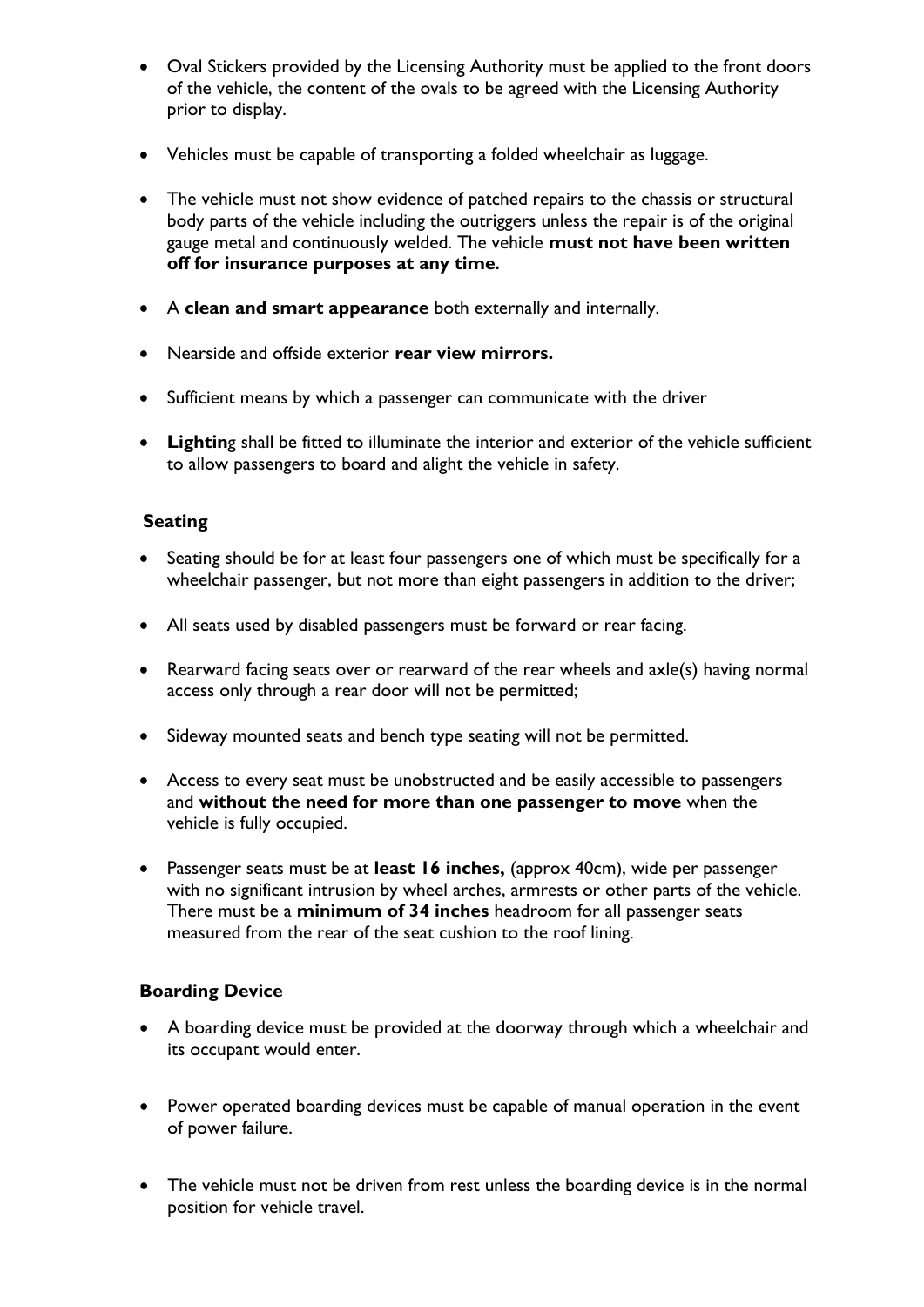- A boarding device must have a minimum safe working load of 300kg and operate under normal loading conditions without undue deflection.
- Boarding devices must be stowed in a way which does not obstruct any handle or other opening device for any exit and such that in the event of an accident it could not cause injury to either passengers or the driver. If the boarding device obstructs an exit it must also be capable of being pushed or pulled out of the way from the inside and outside when the door is open so as to leave the doorway clear for use in an emergency.
- Any controls for the operation of a power operated boarding device must be inhibited while the vehicle is in motion and may only be operated at the point where the boarding device is fitted either by the driver or by an individual under their supervision.
- Any manually operated boarding device must be easy to operate.
- No device other than a ramp or lift is permitted without authorisation from the Department of the Environment, Transport and the Regions.

#### **Steps**

These requirements are at doorways used by disabled passengers.

- Any steps, either fixed or retractable must be permanently secured at the point of entry.
- There must be no more than three steps into the vehicle.
- The height of the first step from the ground at all entrance and exit doors must not exceed 250mm.
- All other steps must be within the vehicle and be between 120mm and 200mm high, consistent to within 10mm.
- All steps must be a least 400mm wide and 280mm deep and must not have open risers.
- The surface of all steps must be slip resistant. Step nosing must be designed to minimise risk of tripping and must be in a contrasting tone and colour(s).

#### **Ramps**

- The ramp should provide a surface of at least 750mm wide available for a wheelchair.
- A ramp must not exceed 1700mm in length.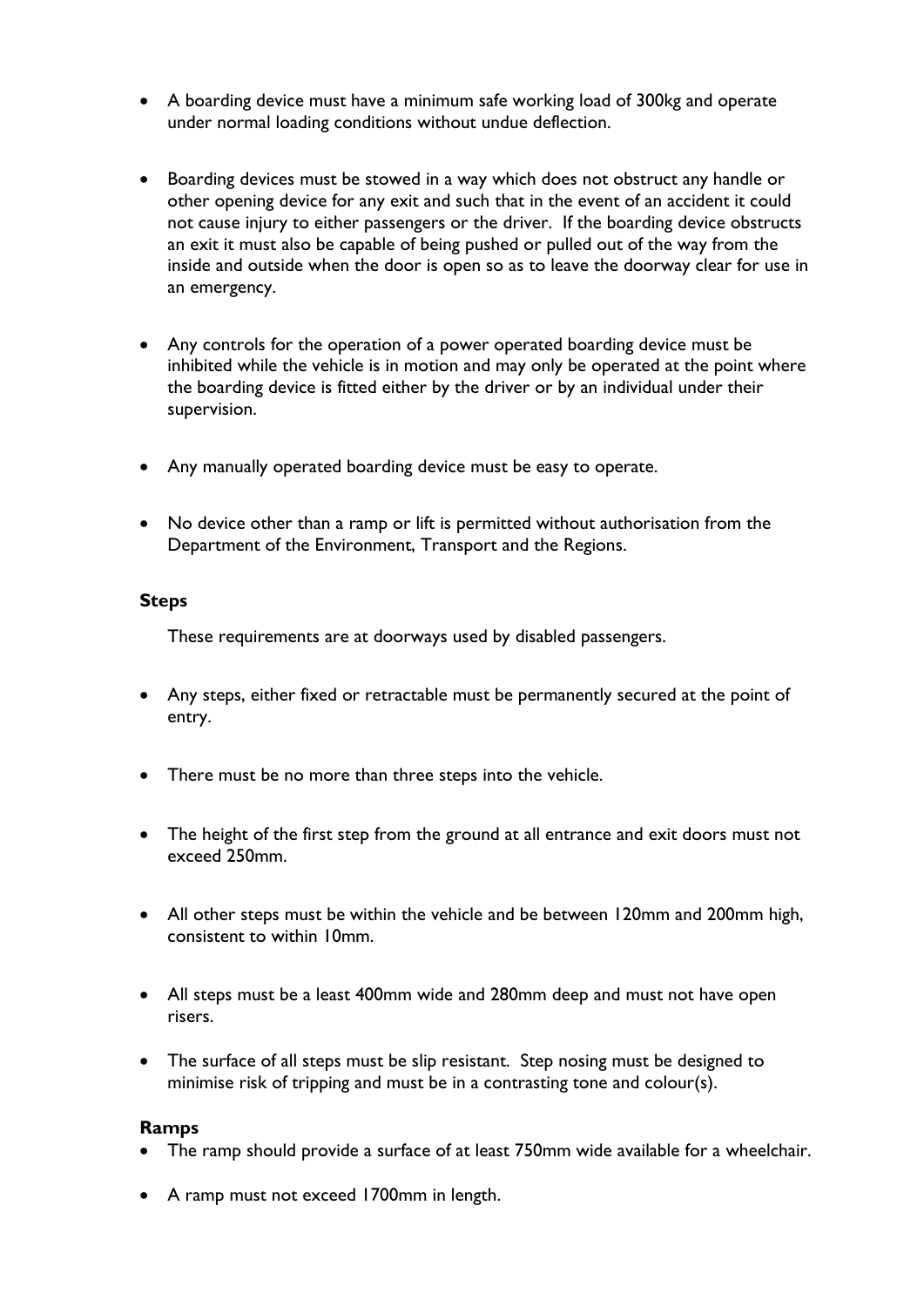• When the ramp is deployed onto the road the ramp slope must not exceed I in 4 (25%). In all cases it must be possible to deploy the ramp onto both a level road and a 125mm high kerb.

Where this gradient cannot be met then the Licensing Manager is authorised to grant an exemption in exceptional cases if safety standards are complied with and the ramp is part of the manufacturer's specification for the vehicle.

- When in use the ramp must be securely located at the point of wheelchair entry.
- The surface of all ramps must have a slip resistant finish. All outer edges must be clearly marked in a contrasting tone and colour.
- When deployed the ramp must be in one piece.

**Manufacturers gross vehicle weight** for the tyres and suspension actually fitted to the vehicle must be sufficient for a minimum payload equal to a full fuel tank, the driver and the number of passengers for which a licence is requested (at 70 kg per person) and luggage (at 20 kg per passenger); and where propane or Liquid Petroleum Gas is used as the vehicle fuel, the weight of extra equipment must be within the gross weight limit.

## **Wheels and Tyres**

- Four road wheels fitted with the manufacturers recommended size tyres.
- A spare tyre of the same type as fitted to the road wheels. NB All tyres must be cross ply or radials **(remould tyres are NOT allowed) and must be new (ie not previously used on another vehicle)**
- Tyre tread must have at least 2.0mm tread depth throughout a continuous band in the centre  $\frac{3}{4}$  of the tread and around the entire circumference of the tyre,
- Tyres must be correctly inflated at all times to the vehicle/tyre manufacturers recommended pressure

#### **Taximeter**

There shall be provided a taximeter so constructed, attached and maintained as to comply with the licensing policy and bye laws. The meter will be calendar controlled.

#### **Fare Table**

A fare table of a size and design approved by the Council must be permanently affixed in a conspicuous position inside the vehicle so that it is clearly and conveniently visible to any passenger being conveyed in the vehicle.

#### **Roof and Signs**

A permanent roof, which is watertight - a standard sun roof (i.e. a sun roof fitted when new vehicle by manufacturer).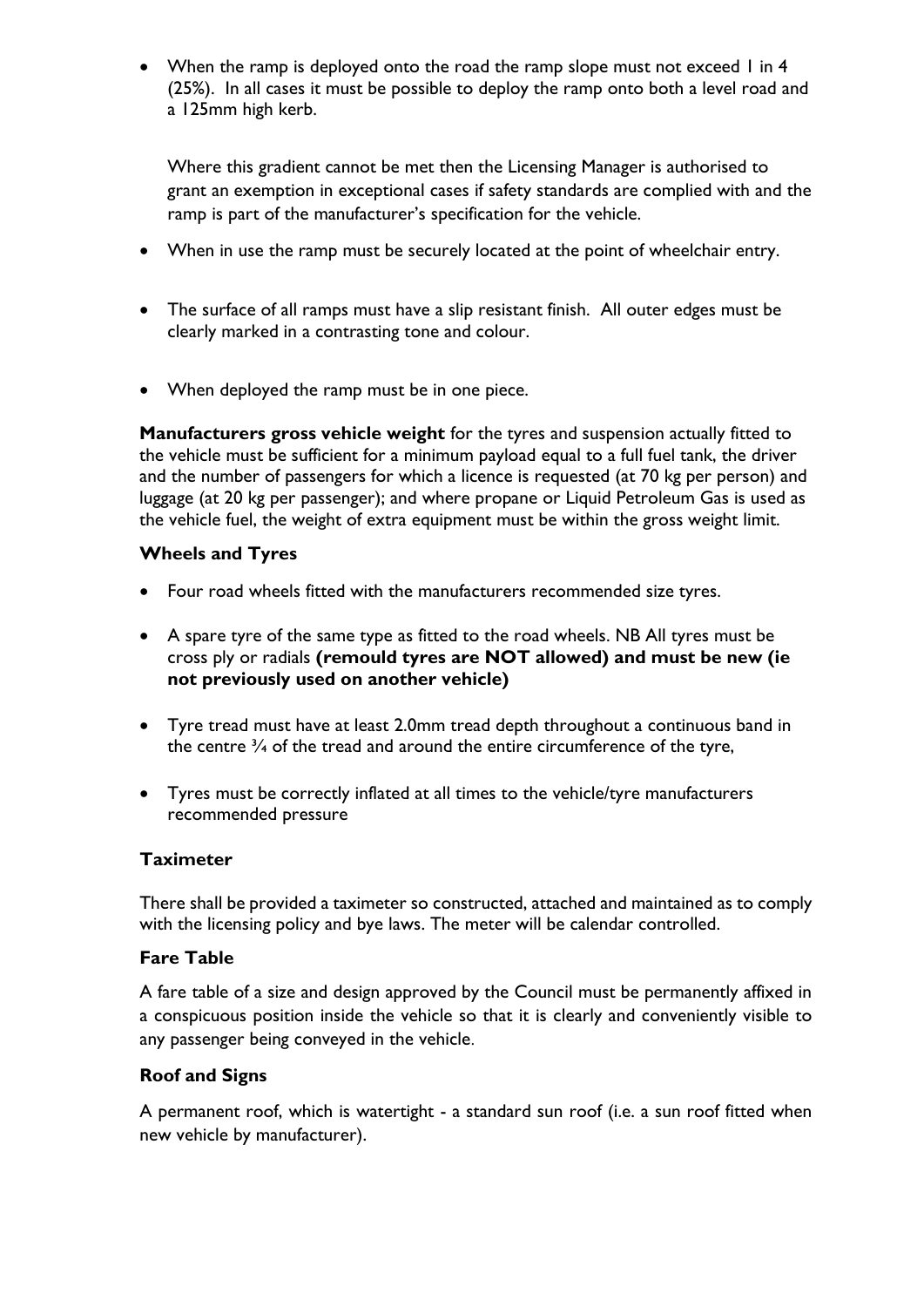## **Signage**

- There must be fitted externally to the roof in a position and of a size and type approved by the Council a sign showing to the front the word 'TAXI'; additionally the proprietors trading name may be shown if approved by the Licensing Authority.
- Oval stickers on front doors with name of taxi business: shape, colour, content and size as determined appropriate by the Licensing Authority.
- The rear of the roof sign may be left blank or have the word "TAXI" showing.
- Alternatively, the proprietor's trading name may be shown if approved by the Licensing Authority.

## **Fittings**

No fittings other than those approved by the Council shall be attached to or carried upon the inside or outside of the vehicle.

**Rear seat belts** (irrespective of age).

All vehicles must be fitted with fully operational rear seat belts, one for each passenger to be carried, fully compliant with British Standards except where the law specifically provides an exemption.

#### **Equipment to be carried in the vehicle**

- A **fully serviceable fire extinguisher**, fitted in such a position to be readily available for use and a capacity of not less than 1.0 litre A.F.F.F. or 1 kg dry powder.
- First Aid- this should be carried and maintained in such a position as to be readily available for use and prominently marked adequate and suitable first aid equipment. (Please note that a driver should not render aid to any other person other than basic assistance unless he holds a current First Aid Certificate - Health and Safety).
- Spare wheel and tyre correctly stored to protect passengers' luggage or running wheel/repair kit.
- Jack.
- Wheelbrace.
- A reflective warning triangle and a set of replacement bulbs for all front and rear lights.

#### **Luggage**

The vehicle must be able to carry a reasonable amount of luggage. Luggage should be safely secured and not stored in such a way to hinder access to a door

A **separate locking luggage area,** or a permanent grille fitted sufficient to prevent luggage carried in the rear compartment from coming into contact with persons using the rear seat. (Roof racks and top boxes will not be permitted).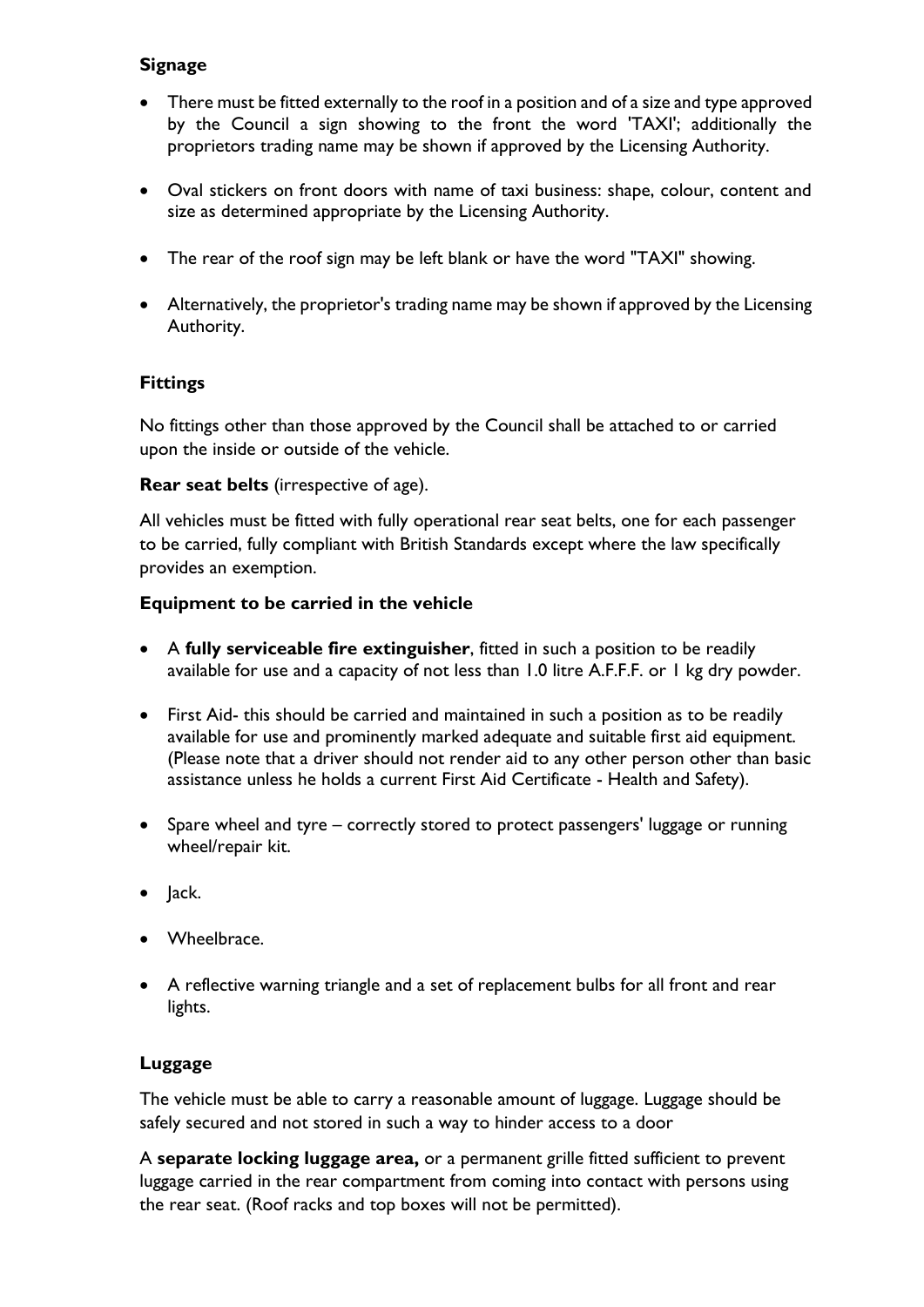NB The luggage area should have a minimum capacity of .43 cu metres/15 cu feet (hand luggage).

# **Radio Equipment**

If two-way radio equipment is provided in the vehicle, it must be in a position approved by the Council and maintained in a sound condition.

# **Identification Plates**

(1) The authorised hackney carriage identification plates issued by the Council and bearing the number of the licence granted in respect of that carriage must be affixed to the vehicle as follows:-

> (a) To the rear of the carriage in a position above the bumper and directly adjacent to the vehicle registration number plate.

> (b) The small identification plate shall be securely fixed to the inside of the vehicle in a conspicuous position and in a manner to be approved by the Council;

(2) No vehicle may ply for hire with any such plate concealed from view, nor wilfully or negligently cause or suffer any such number to be concealed from public view while the carriage is standing or plying for hire and not cause or permit the carriage to stand or ply for hire with the plate so defaced that any figure or material particular is illegible.

# **Miscellaneous**

- The flooring of the passenger compartment or any surface over which a passenger is required to walk shall have a non-slip resistant finish, which can be easily cleaned.
- Grab handles or handholds must be placed at door entrances to assist the elderly and disabled. Grab handles should be highly visible. There must be a minimum clearance between handrails or handhold and the adjacent part of the vehicle body or walls of at least 45mm. The surface of every handrail or handhold must contrast in colour and tone with the surrounding surfaces and be of a slip resistant finish.
- All entrances and exits must be sufficiently illuminated at night
- The provision of a step for assisted entry is recommended. The step must be covered with a slip-resistant surface. In the case of vehicles with a high floor height, a step will be required.

# **PLEASE SEEK ADVICE FROM THE LICENSING TEAM PRIOR TO PURCHASING ANY VEHICLE WHICH YOU WISH TO LICENCE.**

The plate will be issued in a colour and type which readily identifies it as a wheelchair accessible hackney carriage vehicle.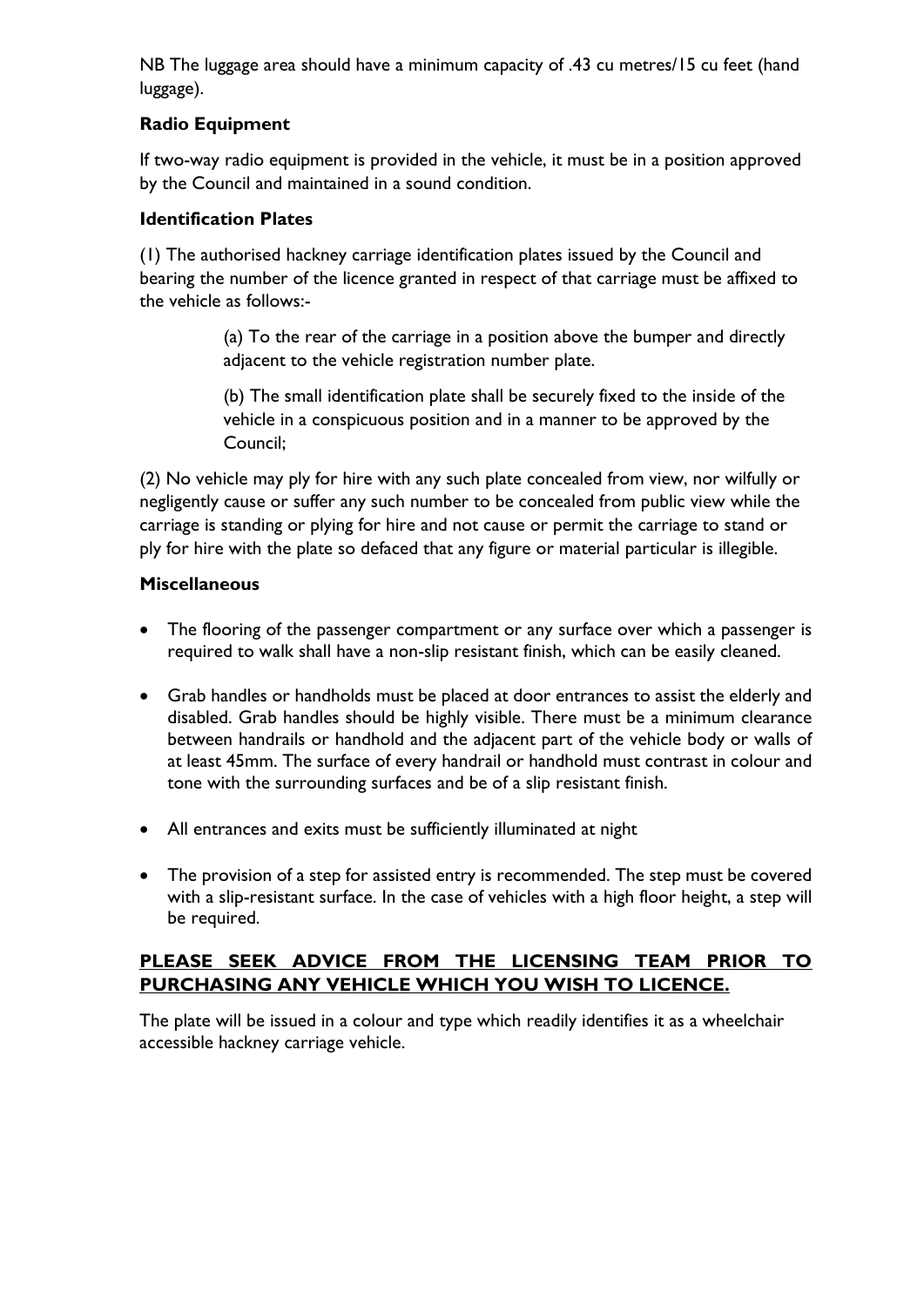# **Hackney Carriage Specification B**

Standard Accessible Taxis- Priority swivel seats

**IMPORTANT: all new or replacement hackney carriage vehicles now form part of the East Riding of Yorkshire Council's taxi livery. The livery consists of a white vehicle with pantone green markings wrapped to the design as specified by the East Riding of Yorkshire Council and professionally provided by a Council approved supplier. Some full or part funding will be made available for wrapping purposes. In the first year any rewrapping of vehicles due to damage will be covered by the Council where not covered on the vehicle insurance.**

**All existing licensed hackney carriage vehicles will become part of the livery by 1 January 2023 as vehicles are replaced or by full wrapping of the existing vehicle after 1 January 2023.**

This specification applies to **all vehicles being licensed for the first time** within the East Riding of Yorkshire as a **Standard Accessible Hackney Carriage Vehicle.**

Licences will not be renewed once the vehicle reaches the age of **11 years 364 days**, unless granted under the exception condition. This will be determined by the Licensing Authority each case being treated on its own merits.

**Type B: Standard Accessible Hackney Carriage:** vehicles with features designed to make use by disabled people easier but which would only be able to carry a wheelchair user who can transfer to a Hackney carriage seat. This will include some saloon vehicles, estate cars and MPVs with at least one **new** priority rotating or swivel seat and **new base** fitted by a Council approved manufacturer/installer.

In replacement vehicles of the same type where the seat is already owned by the proprietor and the seat/base is less than three ages of age, permission may be granted to transfer the seat/base. This will be considered on a case by case basis. A full inspection will be required and proof of fitting by an expert and qualified fitter (approved by the Licensing Authority).

All vehicles must comply with the relevant type approval for such vehicles:-.

- i) European Whole Vehicle Type approval;
- ii) British National Type approval; or
- iii) British Single Vehicle Approval.

**Vehicles with EU emissions rating of six or more should be considered when purchasing a new vehicle from 1 April 2022.**

#### **SPECIFICATION B- STANDARD ACCESSIBLE HACKNEY CARRIAGE**

East Riding of Yorkshire Council has adopted a policy of not licensing a saloon/hatchback/estate or people carrier vehicle **for the first time** unless it **meets either the wheelchair accessible hackney carriage vehicle specification, OR**

• Is less than **six years 364 days of age** upon its first licensing as a hackney carriage with this Authority- from date of first registration and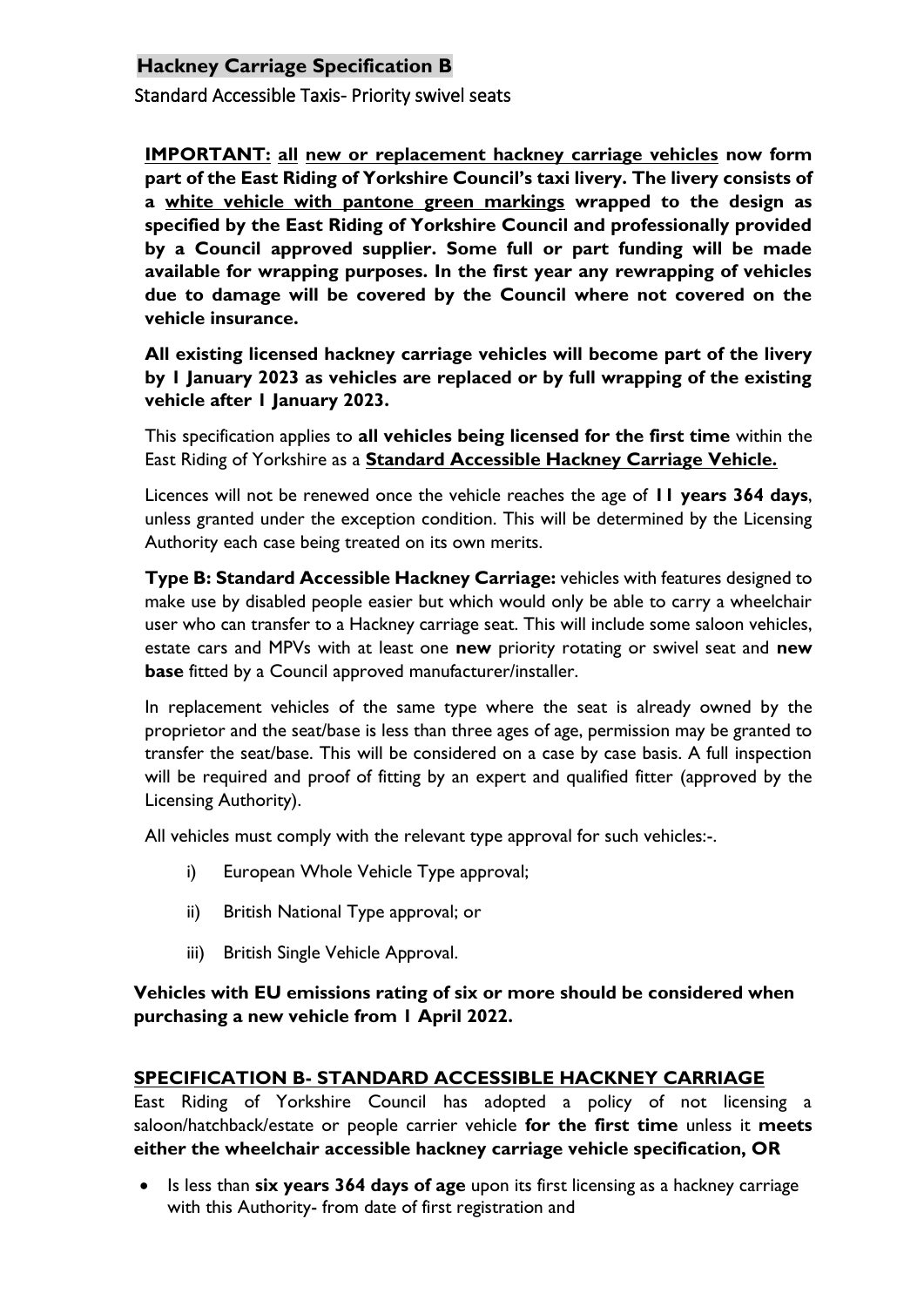- Has at least one **new priority rotating or swivel seat and new base** fitted which is of a type approved by the Licensing Team. To promote the aims of the policy in relation to public safety- **second hand seats are not acceptable.** Proof of purchase /warranty will be required to determine the suitability of the seat.
- Vehicles must be capable of transporting a folded wheelchair as luggage.
- Be equipped with an illuminated roof sign and 'for hire' light of a type specified by the Council
- Is of **white base colour with green markings** as specified in the Council's Taxi livery.
- The Council regulates advertising on hackney carriage vehicles and application must be made through the Licensing Manager for authorisation before any advertising is carried out- the policy specifies the advertising requirements and will be considered on a case by case basis.
- Has an engine size of not less than 1100 cc or an engine described by the manufacturer as being a 1.2.
- Has a manufacturer's stated width of not less than 5ft 7ins (1.701m) excluding door mirrors.
- Has a manufacturer's stated length of not less than 14ft (4.266m)
- Has at least **four passenger doors** including the driver's door, which may be opened from the inside and the outside. These can be hinged or sliding doors. Doors must be capable of being opened outwards from the near and offside of the vehicle to an angle of at least 60 degrees, or slide open to their fullest extent
- Has seat belts fitted to all forward facing seats
- The window glass fitted to all front side or windscreen in the vehicle is not treated so that less than 70% of light is transmitted through it. All other windows must allow a minimum of 30% light through.
- Steering wheel- Right hand drive only.
- Normally have four wheels unless novelty vehicle or rickshaw/horse landau

#### **Additional requirements for minibus and MPV type vehicles**

Must meet the above requirements and have at least four doors, hinged or sliding and/or a rear tail-gate that must open to their fullest extent. There must be at least one door on either side of the vehicle for passenger loading

#### **Vehicles must also meet the following requirements: -**

• Vehicles must be capable of transporting a folded wheelchair as luggage.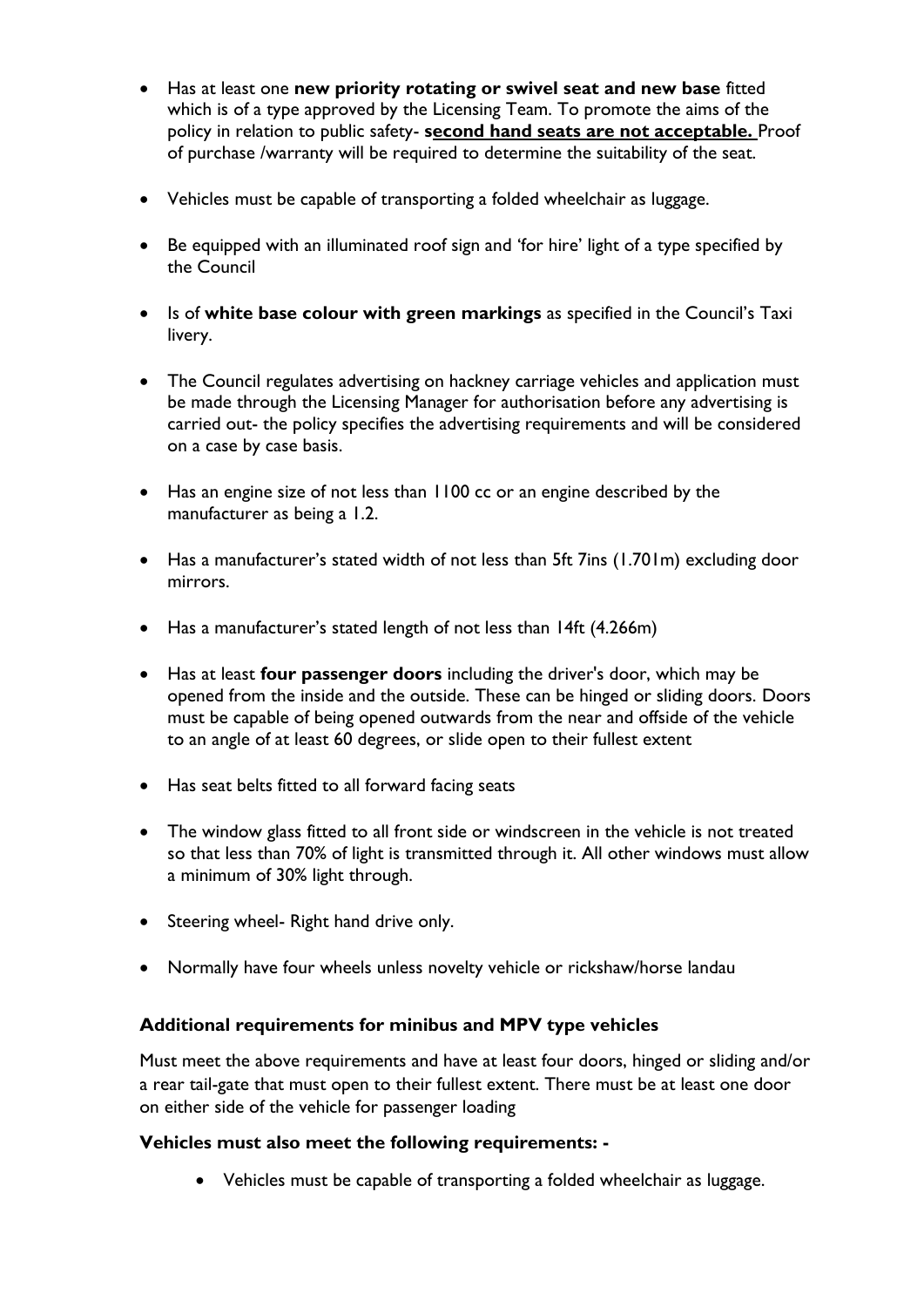- The vehicle must not show evidence of patched repairs to the chassis or structural body parts of the vehicle including the outriggers unless the repair is of the original gauge metal and continuously welded. The vehicle **must not have been written off for insurance purposes at any time***.*
- A **clean and smart appearance** both externally and internally.
- Nearside and offside exterior **rear view mirrors.**
- Sufficient means by which a passenger can communicate with the driver.
- **Lightin**g shall be fitted to illuminate the interior and exterior of the vehicle sufficient to allow passengers to board and alight the vehicle in safety.

# **Seating**

- Must have a **new priority swivel seat** and **new base** fitted which is **not second hand** and of a type **specifically approved by the Licensing Team. Full 12 month warranty and sale of purchase must be provided.**
- In replacement vehicles of the same type/specification where the seat is already owned by the vehicle proprietor and the seat/base is less than three years 364 days of age at the time of re-fitting, permission may be granted to transfer the seat/base into the replacement vehicle. **This will be considered on a case by case basis.** A full inspection will be required and proof of fitting by an expert and qualified fitter (approved by the Licensing Authority) including 12 month warranty. **Please note: It may not be possible to transfer the seat/base into some vehicles due to inconsistency in the vehicle type specifications.**
- Seating should be for at **least four passengers** but **not more than eight passengers** in addition to the driver;
- Rearward facing seats over or rearward of the rear wheels and axle(s) having normal access only through a rear door will not be permitted;
- Sideway mounted seats and bench type seating will not be permitted.
- Access to every seat must be unobstructed and be easily accessible to passengers and **without the need for more than one passenger to move** when the vehicle is fully occupied.
- Passenger seats must be at **least 16 inches,** (approx 40cm), wide per passenger with no significant intrusion by wheel arches, armrests or other parts of the vehicle. There must be a **minimum of 34 inches** headroom for all passenger seats measured from the rear of the seat cushion to the roof lining.

#### **Manufacturers gross vehicle weight**

For the tyres and suspension actually fitted to the vehicle must be sufficient for a minimum payload equal to a full fuel tank, the driver and the number of passengers for which a licence is requested (at 70 kg per person) and luggage (at 20 kg per passenger); and where propane or Liquid Petroleum Gas is used as the vehicle fuel, the weight of extra equipment must be within the gross weight limit.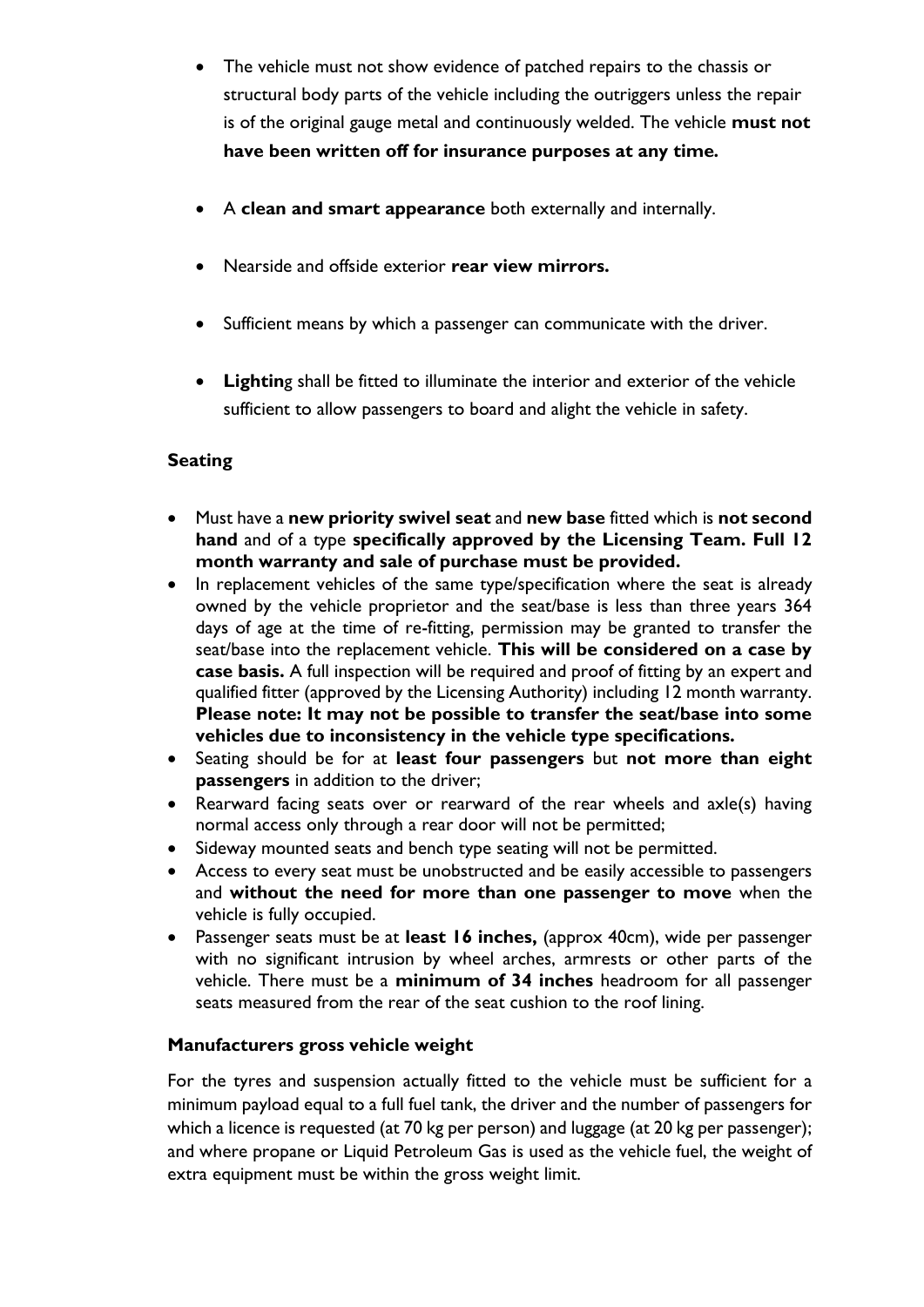#### **Wheels and Tyres**

- Four road wheels fitted with the manufacturers recommended size tyres.
- A spare tyre of the same type as fitted to the road wheels. NB All tyres must be cross ply or radials **(remould tyres are NOT acceptable)**

## **Taximeter**

There shall be provided a taximeter so constructed, attached and maintained as to comply with the licensing policy and by laws. The meter will be calendar controlled.

#### **Fare Table**

A fare table of a size and design approved by the Council must be permanently affixed in a conspicuous position inside the vehicle so that it is clearly and conveniently visible to any passenger being conveyed in the vehicle.

## **Roof and Signs**

A permanent roof, which is watertight - a standard sun roof (i.e. a sun roof fitted when new by manufacturer).

- There must be fitted externally to the roof in a position and of a size and type approved by the Council a sign showing to the front the word 'TAXI'; additionally the proprietors trading name may be shown if approved by the Licensing Authority.
- Oval stickers on front doors with name of business shape, colour , content and size as determined appropriate by Licensing Authority
- The rear of the roof sign may be left blank or have the word "TAXI" showing.
- Alternatively, the proprietor's trading name may be shown if approved by the Licensing Authority
- The sign shall be so arranged that it is illuminated during the hours of darkness when the vehicle is available for hire but that when the machinery of the taximeter is in action the illumination of the sign shall be extinguished.

#### **Fittings**

No fittings other than those approved by the Council shall be attached to or carried upon the inside or outside of the vehicle.

#### **Rear seat belts** (irrespective of age)

All vehicles must be fitted with fully operational rear seat belts, one for each passenger to be carried, fully compliant with British Standards except where the law specifically provides an exemption.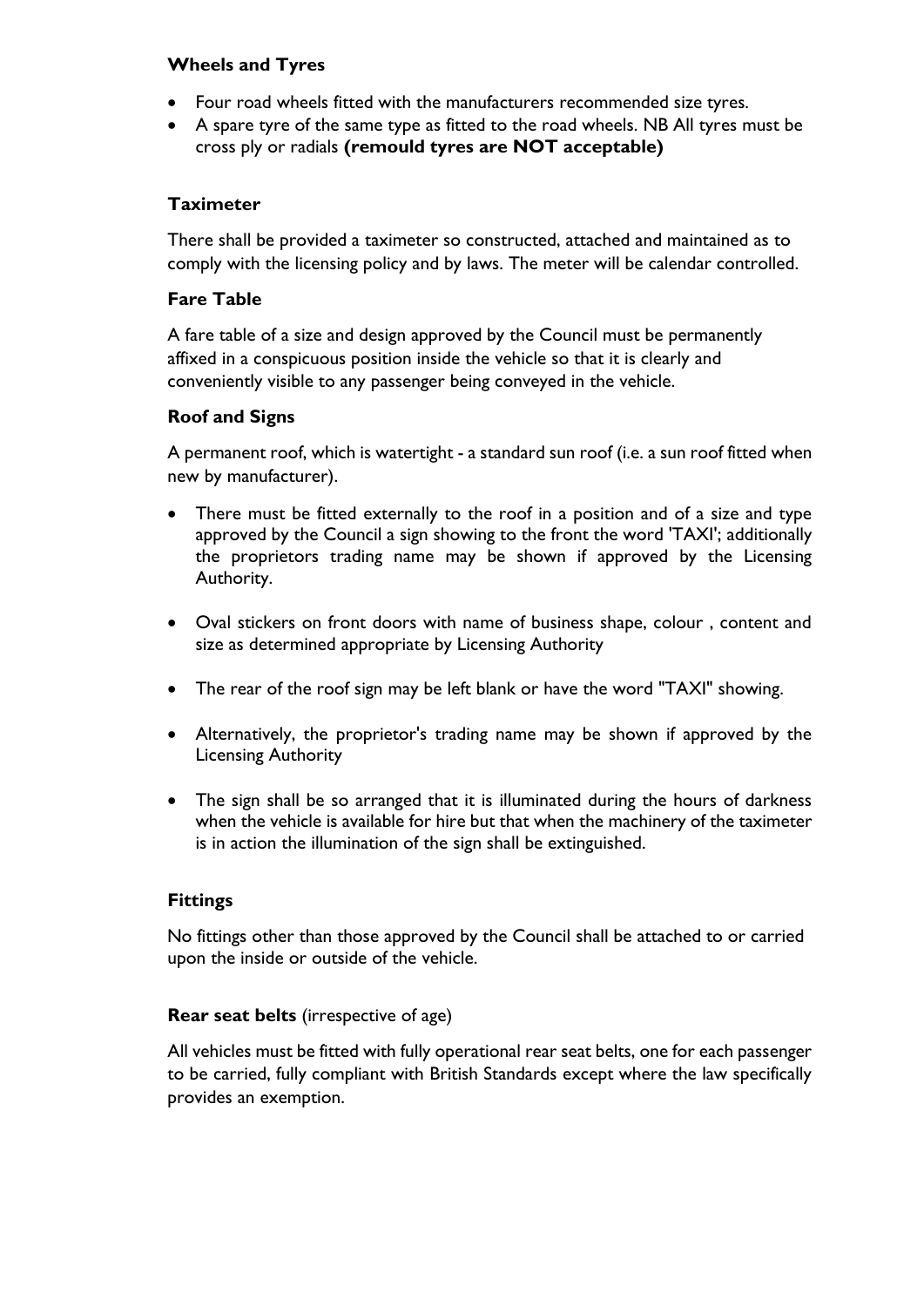# **Equipment to be carried in the vehicle**

- A **fully serviceable fire extinguisher**, fitted in such a position to be readily available for use and a capacity of not less than 1.0 litre A.F.F.F. or 1 kg dry powder.
- First Aid- this should be carried and maintained in such a position as to be readily available for use and prominently marked adequate and suitable first aid equipment. (lease note that a driver should not render aid to any other person unless he holds a current First Aid Certificate - Health and Safety).
- Spare wheel and tyre correctly stored to protect passengers' luggage.
- Jack.
- Wheelbrace.
- A reflective warning triangle and a set of replacement bulbs for all front and rear lights.

## **Luggage**

The vehicle must be able to carry a reasonable amount of luggage. Luggage should be safely secured and not stored in such a way to hinder access to a door.

A **separate locking luggage area,** or a permanent grille fitted sufficient to prevent luggage carried in the rear compartment from coming into contact with persons using the rear seat. (Roof racks, and top boxes will not be permitted).

NB The luggage area should have a minimum capacity of .43 cu metres/15 cu feet (hand luggage).

#### **Radio Equipment**

If two-way radio equipment is provided in the vehicle, it must be in a position approved by the Council and maintained in a sound condition.

#### **Identification Plates**

(1) The authorised hackney carriage identification plates issued by the Council and bearing the number of the licence granted in respect of that carriage must be affixed to the vehicle as follows:-

(a) To the rear of the carriage in a position above the bumper and directly adjacent to the vehicle registration number plate.

(b) The small identification sticker shall be securely fixed to the inside of the vehicle in a conspicuous position and in a manner to be approved by the Council;

(2) No vehicle may ply for hire with any such plate concealed from view, nor wilfully or negligently cause or suffer any such number to be concealed from public view while the carriage is standing or plying for hire and not cause or permit the carriage to stand or ply for hire with the plate so defaced that any figure or material particular is illegible.